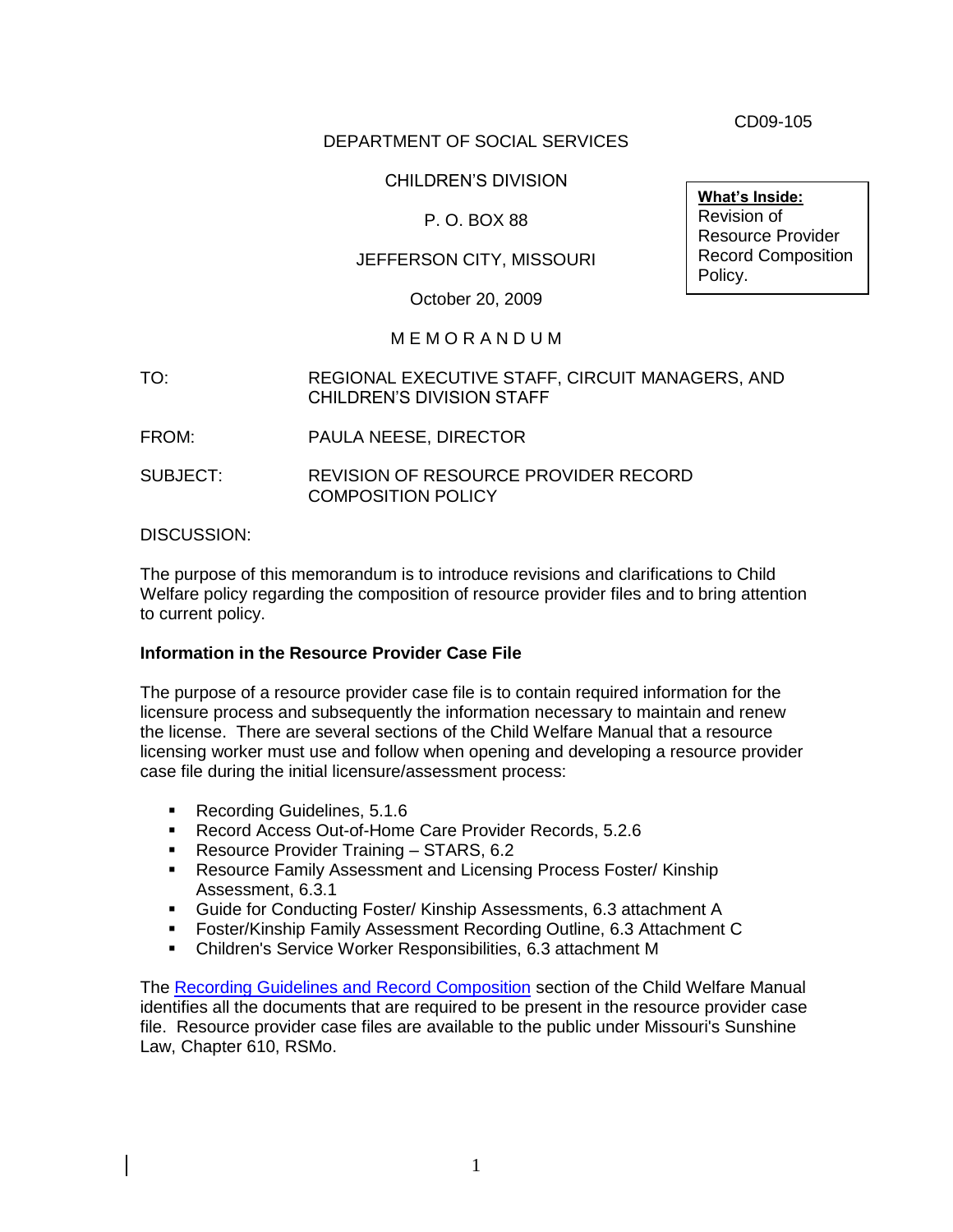## **Results of a File Review**

A recent review of resource provider case files identified trends of information and documents contained in a resource provider's case file contrary to policy. Staff must be diligent to adhere to the policy guidelines. The following are some of the identified trends:

## **Use current revision of agency forms**

Forms are updated frequently for format issues and revised in response to Continuous Quality Improvement requests and legislative changes. Always check Eforms and Desk Top forms for the most current version of forms. This ensures that the most recent requirement for requested information is obtained.

#### **Only place documents in the file which are required in policy for that section.**

No documents shall be placed in the case file that are not specified in policy as a requirement for licensure, maintaining of licensure, and licensure renewal. Some documents may be obtained or viewed in order to complete the home assessment but should not be maintained in the record. Items that should **not** be in the case file, except in adverse action cases as outlined later in this memorandum, include, but are not limited to, the following items which were observed in the case file review:

- Directions to the home, including MapQuest print outs.
- Copies of Social Security cards, birth certificates, school diplomas, car titles, driver's licenses, and STARS/Spaulding homework.
- **Bank account numbers, bank account statements, tax filing forms. The Financial** Worksheet provided in the STARS curriculum Step 6 is the worksheet to be used to determine stable finances and money management. However, the worksheet is a part of the STARS homework and is not to be kept in the file.
- Child-specific information including court orders and the Child Assessment and Service Plan, CS-1
- Outdated Vendor Licensure/Placement Resource Form, SS-60
- **•** Outdated fingerprint results

There are many documents that may be viewed by the resource licensing worker in completing the assessment and reassessment; however, only the documents found in the [Recording Guidelines and Composition](http://www.dss.mo.gov/cd/info/cwmanual/section5/ch1/sec5ch1sub6.htm) section of the manual should be placed in the file.

## **Denial and Revocation**

If during the licensure or re licensure process it is determined that the award of a foster care license is to be denied or revoked, **all supporting documentation for the adverse action shall be retained for utilization during the fair hearing process** should the resource provider grieve the decision including those documents outlined in this memorandum to be removed. This documentation shall be placed in the Administrative section of the resource provider case record. The decision to deny or revoke a foster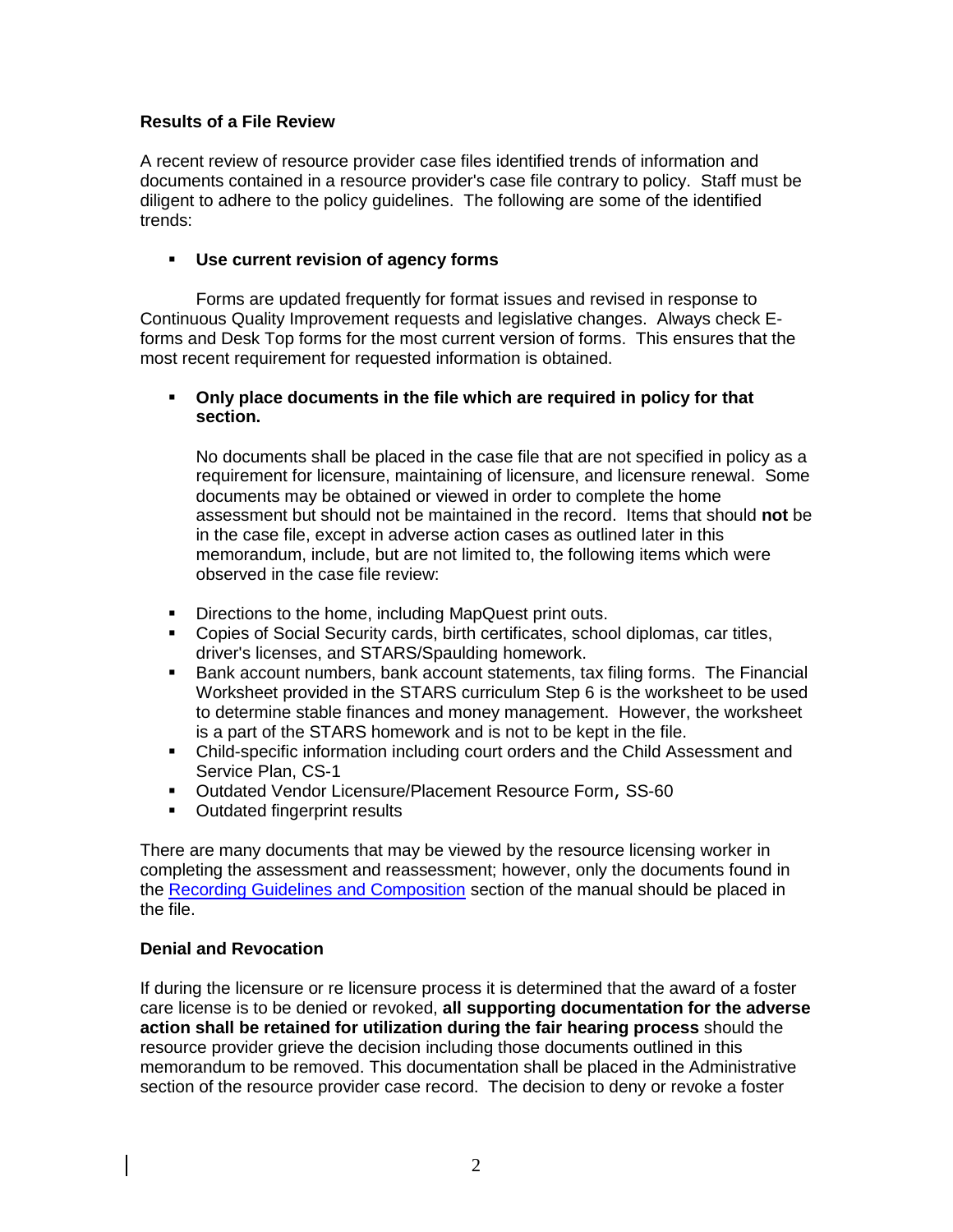care license must be based on non-compliance and or incompetency's with statute and licensing rules.

## **Training Section**

Upon approving and entering the license in the system, CD staff are to return all the homework pages that were completed to fulfill the STARS/Spaulding pre-service training requirements to the resource provider. There will be one training section in the file labeled "Training Section". Documents that are to be placed in the Training Section include:

- All training certificates
- All training sign-sheets
- **Training Record Screens**
- **Resource Family In-Service Training Request, CD-114**
- All flyers and notifications of in-service training opportunities

It is imperative to include all the above listed documents in the training section in order to verify notification of available trainings and actual training hours earned by the resource provider.

## **Additional Clarifications**

- The Weapon Statement Agreement is obsolete. The language that referred to such a form has been removed from the manual. Weapon storage and safety is addressed on the Resource Home and Safety Checklist, CS-45, section C number 15. However, if there is a Weapon Statement Agreement currently in the file, do not remove it. File it in the forms section of the file.
- Language in the manual has been revised for consistency to reflect that the Professional Family Development Plan, CD-100, is to be reviewed quarterly, annually, and at the time of license renewal.
- Council on Accreditation requires that the resource provider home have a plan of action in the case of an emergency and/or disaster. There is to be a section in the resource provider case file under a red cover sheet titled Emergency/Disaster Plan. Content for this section is outlined in memo [CD06-33.](http://www.dss.mo.gov/cd/info/memos/2006/33/cd0633.pdf)
- An additional background check requirement for resource provider applicants is the Alternative Care Vendor Licensure History Inquiry, ZVLH, screen and Kinship Licensure Type History Inquiry, ZVKH, screen. Checking these screens will determine if the resource provider has applied for and/or were issued foster care license(s) in Missouri in the past.
- When doing the background checks, it is imperative to place in the file the print out pages for [case.net](https://www.courts.mo.gov/casenet/base/welcome.do) and the [sex offender list by address](http://www.mshp.dps.mo.gov/CJ38/searchRegistry.jsp) including those indicating no match was found.

## **Implementation**

All new resource provider case records shall be opened as outlined in this memorandum. The following steps are to be taken to implement the revision of policy presented in this memorandum for currently open resource provider case records:

Workers are to take the resource provider case record to a quarterly home visit.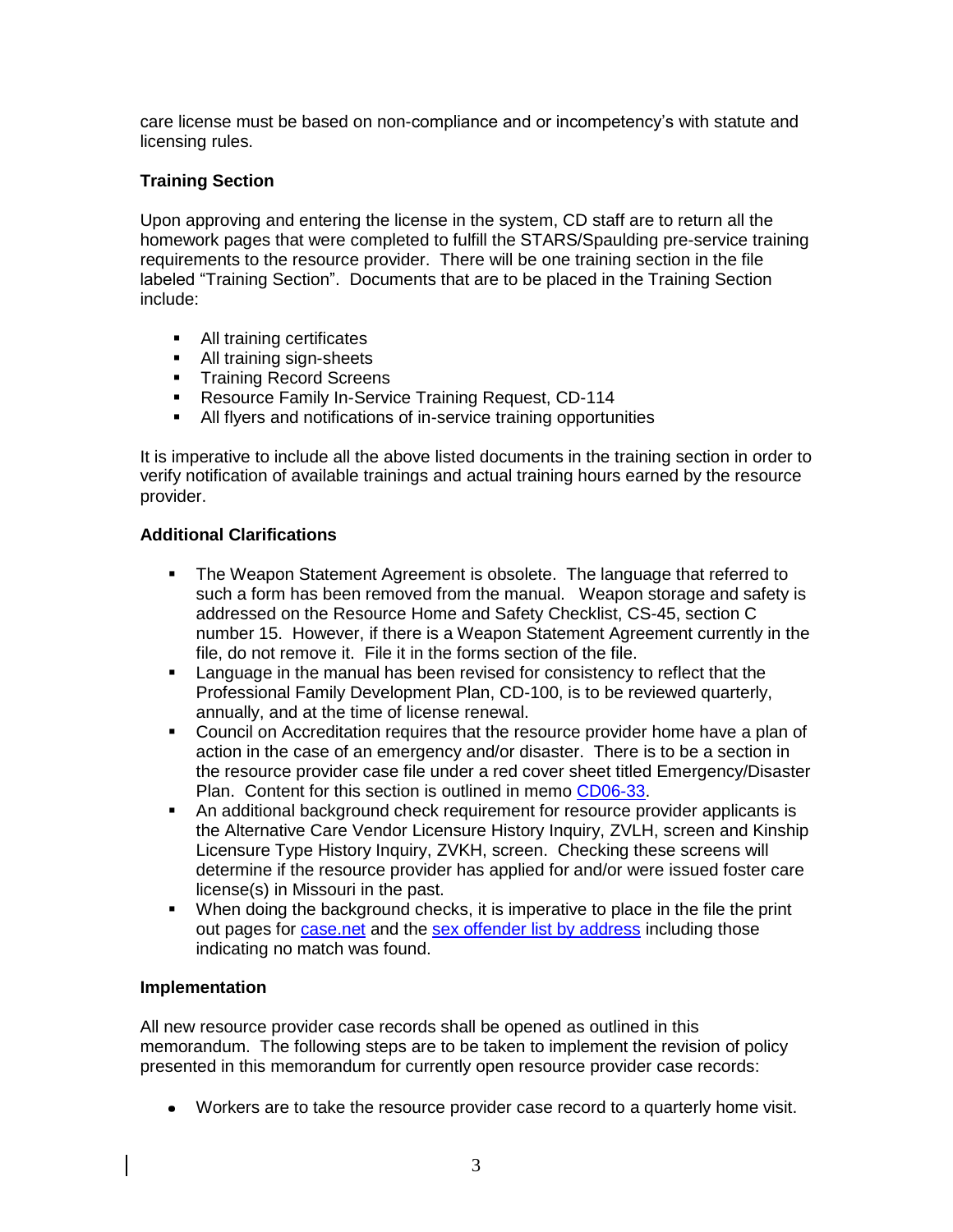- Workers are to present to the resource provider the policy update regarding the contents of the provider's file.
- Workers are to review the resource provider's file with the provider and remove the contents that are not required to be in the file per this memorandum.
- Workers shall return personal documents and copies of personal documents that are removed from the file to the resource provider.

Compliance with the requirements of resource provider case record contents as discussed in this memorandum shall be completed prior to October 20, 2010.

## **NECESSARY ACTION**

- 1. Review this memorandum with all Children's Division staff.
- *2.* Review revised Child Welfare Manual chapters as indicated below.
- 3. All questions should be cleared through normal supervisory channels and directed to:

#### **PDS CONTACT**

Elizabeth Tattershall 573-522-1191 [Elizabeth.Tattershall@dss.mo.gov](mailto:Elizabeth.Tattershall@dss.mo.gov) **PROGRAM MANAGER** Melody Yancey 573-751-3137 [Melody.Yancey@dss.mo.gov](mailto:Melody.Yancey@dss.mo.gov)

## **CHILD WELFARE MANUAL REVISIONS**

[Documentation and Record Maintenance Recording Guidelines and Record](http://www.dss.mo.gov/cd/info/cwmanual/section5/ch1/sec5ch1sub6.htm)  composition- [Resource Provider Records, Section 5 Chapter 1 Subsection 6](http://www.dss.mo.gov/cd/info/cwmanual/section5/ch1/sec5ch1sub6.htm) [Resource Family Assessment and Licensing Process Children's Service Worker](http://www.dss.mo.gov/cd/info/cwmanual/section6/ch3/sec6ch3attachm.htm)  [Responsibilities, Section 6 Chapter 3 Attachment M](http://www.dss.mo.gov/cd/info/cwmanual/section6/ch3/sec6ch3attachm.htm) [Resource Provider Training-STARS, Section 6 Chapter 2 Subsection 5](http://www.dss.mo.gov/cd/info/cwmanual/section6/ch2/sec6ch2sub5.htm) [Resource Provider Training-STARS, Section 6 Chapter 2 Subsection 2](http://www.dss.mo.gov/cd/info/cwmanual/section6/ch2/sec6ch2sub2.htm) **FORMS AND INSTRUCTIONS**

N/A

#### **REFERENCE DOCUMENTS AND RESOURCES** N/A

## **RELATED STATUTE**

N/A

## **ADMINISTRATIVE RULE**

[13 CSR 35-60 Licensing of Foster Family Homes](http://www.sos.mo.gov/adrules/csr/current/13csr/13c35-60.pdf)

**[COUNCIL ON ACCREDITATION \(COA\) STANDARDS](http://dssweb/cs/standards/start.html) (Employee Access Only)**

G5.7.01 The organization follows procedures for responding to accidents, serious illness, fire, medical emergencies, water emergencies, natural disasters, and other life threatening situations

G5.7.04 All of the organization's programs prepare to deal effectively with injuries, accidents and illnesses

**CHILD AND FAMILY SERVICES REVIEW (CFSR)** N/A